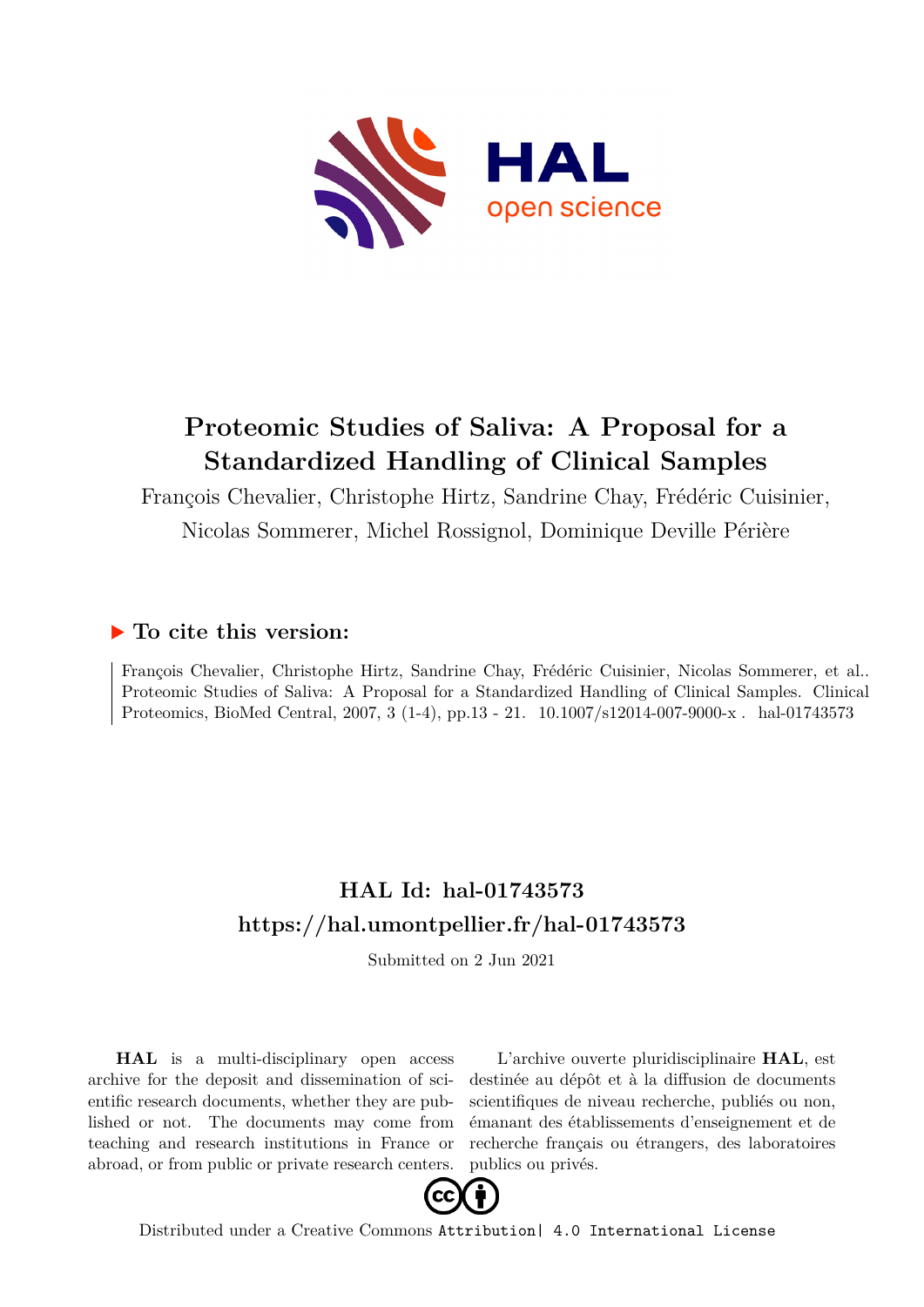### Proteomic Studies of Saliva: A Proposal for a Standardized Handling of Clinical Samples

François Chevalier • Christophe Hirtz • Sandrine Chay • Frédéric Cuisinier & Nicolas Sommerer & Michel Rossignol · Dominique Deville de Périère

Published online: 10 October 2007  $\circ$  Humana Press Inc. 2007

#### Abstract

Background In recent years, differential analysis of proteins from human saliva, i.e., proteomic analysis, has received much attention mainly due to its unstressful sampling and its great potential for biomarker research. It is widely considered that saliva is a highly stable medium for proteins thanks to a large amount of antiprotease agents, even at ambient and physiological temperatures.

Objective To find the best protocol for the handling of samples, we have investigated the stability of saliva proteins stored at different temperatures (from −80 to 20°C) by oneand two-dimensional electrophoresis.

Results At 20°C, no major changes were observed on protein one-dimensional profiles following 1 day of storage; however, between 7 days and 30 days, the native alphaamylase band decreased slightly to give several bands with molecular weight between 35 and 25 kDa. The same phenomenon appeared after 30 days of storage at 4°C. Two-dimensional analysis of salivary maps revealed degra-

François Chevalier and Christophe Hirtz contributed equally to this work.

F. Chevalier : C. Hirtz : S. Chay : N. Sommerer : M. Rossignol Laboratory of Proteomic, INRA, UR 1199 Montpellier, France

F. Chevalier : C. Hirtz : F. Cuisinier : D. D. de Périère Laboratory of Physiology, UFR d'Odontologie, Université Montpellier 1, Montpellier, France

F. Chevalier  $(\boxtimes)$ Plateforme de Protéomique, Institut de Radiobiologie Cellulaire et Moléculaire, CEA - DSV, 18, route du panorama, 92265 Fontenay-aux-Roses Cedex, France e-mail: francois.chevalier@cea.fr

dation from day 7 of several protein groups for samples stored at 20°C.

Conclusion All these findings have to be carefully considered when saliva is collected for clinical proteomic analysis. We can conclude that, to maintain the optimum stability of saliva proteins, saliva samples should be collected on ice followed by the addition of protease inhibitor cocktail, centrifuged to remove insoluble material, and stored at −20 or −80°C.

Keywords Saliva . Stability. Storage . Protocol . Proteomic

#### Abbreviations

| <b>TCA</b>      | trichloroacetic acid                                  |
|-----------------|-------------------------------------------------------|
| <b>DTT</b>      | dithiothreitol                                        |
| <b>SDS-PAGE</b> | sodium dodecyl sulfate polyacrylamide gel             |
|                 | electrophoresis                                       |
|                 | MALDI-TOF matrix-assisted laser desorption/ionization |
| MS              | time-of-flight mass spectrometry                      |

#### Introduction

Saliva has become popular in recent decades as a medium for the measurement of numerous biomolecules [1–4]. The greatest advantage, when compared to blood sample collection, is that saliva is readily accessible and collectible. Consequently, it can be used in clinically difficult situations, such as in children, handicapped, and anxious patients, where blood sampling could be a difficult act to perform [5].

A wide range of biomolecules are now monitored in saliva [6, 7]. Proteins and peptides were extensively studied in saliva for biomarker research; these include the quanti-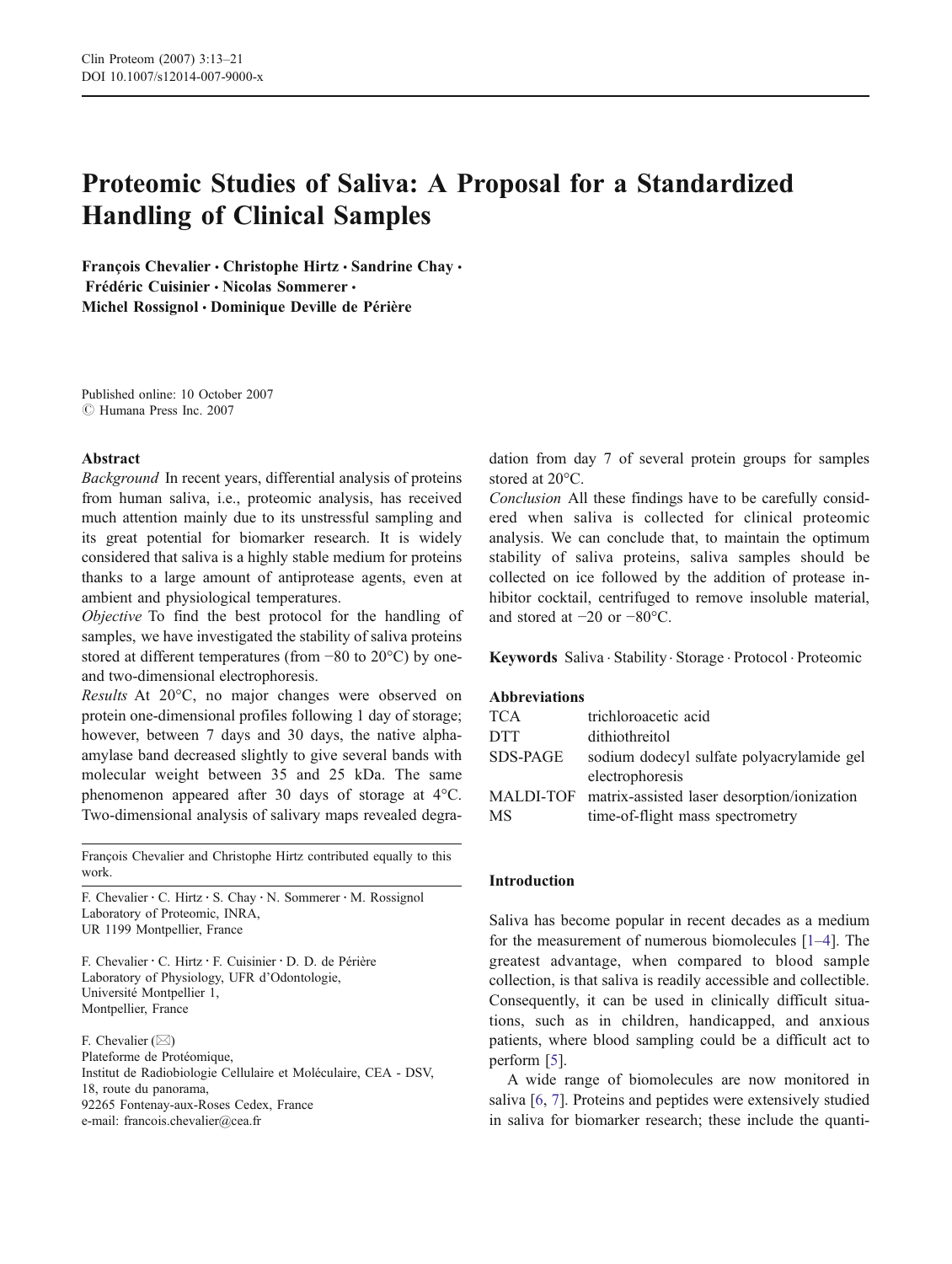fication of steroid hormones such as cortisol or progesterone [8–11], and the detection of various therapeutic or illicit drugs [12]. Tumor markers that were identified in saliva have been used to screen malignant diseases [13–15]. Antibodies against viruses and viral components can also be detected in saliva, therefore making it easier to diagnose various infections such as, for example, hepatitis A, B, or C; HIV; rubella; and dengue [16–19]. Identification of all saliva proteins [20–39] allowed comparative analysis of proteomic maps of healthy and ill people, which revealed differentially expressed proteins as potential biomarkers [26, 28, 32, 35, 36, 38].

On a recent summary about the proteomic technologies currently used, Hu et al. pointed out the critical challenges and perspectives for this emerging field [40]. The first point was the need to standardize the sample collection, preparation, and handling procedures. Indeed, to ensure comparable analyses of saliva and, thus, results between studies and labs, careful attention to methodological detail is required. Collection, storage conditions, and processing of saliva samples are key steps to guarantee reproducibility and validity of measurements [40–42].

In addition to salivary gland secretions (water, proteins, enzymes, electrolytes, and small organic molecules), blood derivatives from gingival crevicular fluid or oral wounds, bacteria, fungi, desquamated epithelial cells, expectorated bronchial and nasal secretions, or food debris have also been found in saliva [4]. Many of these components may have damaged molecules of interests for proteomic analysis. Careful control of temperature during saliva collection and salivary sample storage is crucial; additionally, most insoluble materials can be eliminated by centrifugation or filtration. The use of a protease inhibitor cocktail can help to reduce protein degradation during saliva sample collection and processing. A review of previous protocols used for proteomic analysis of saliva showed variations in several parameters such as temperature at sample collection, the addition of a protease inhibitor cocktail, the removal of insoluble material and the temperature of storage of saliva samples (Table 1). This can be explained by the fact that, for many decades, it was largely believed that saliva contains a high amount of protease inhibitors, which confers a great stability on proteins.

Saliva storage protocols have been extensively analyzed for the stability of steroids [43], progesterone [44, 45], immunoglobulin A and lysozyme [46], RNA of hepatitis C virus, and blood group antigen detection [47, 48], but never for a proteome analysis, with the exception of Schipper et al. [39], who recently showed differences on surface enhanced laser desorption/ionization-time-of-flight (TOF) mass spectra of saliva samples as a function of storage temperature, centrifugation speed, and the use of protease inhibitors.

In the present paper, we propose to study the stability of the major salivary proteins stored at various storage temperatures  $(-80, -20, 4, \text{ and } 20^{\circ}\text{C})$  by one-dimensional and bidimensional electrophoresis to estimate the rate of stability of saliva proteins and, in the case of degradation, which proteins or group of proteins were the most susceptible. The aim of this work is to establish a robust and standardized protocol for collection and storage of saliva that could be widely used for proteomic analysis of human saliva.

#### Materials and Methods

#### Collection of Saliva

Whole saliva was collected from a healthy subject 2 h after breakfast time. Before sample collection, the subjects brushed their teeth and rinsed their mouth with water. To help saliva production, individuals drank a glass of water 15 min before collection, and then, stimulated saliva was collected on ice for 5 min by chewing on paraffin wax and spitting intermittently. Saliva samples were centrifuged at  $15,000 \times g$  for 15 min at 4°C to eliminate insoluble material. A sample was kept with insoluble material (without the centrifugation step) to investigate the influence of bacteria, mucine, and other insoluble material on protein stability.

#### Storage Kinetics of Saliva

Clear saliva was aliquoted (1 ml) into microcentrifuge tubes and stored at either 4°C or ambient temperature. At regular intervals (10 min, 1 h, 1 day, 7 days, 30 days), samples were placed in a −20°C freezer until further analysis by mono- and two-dimensional electrophoresis. A sample with protease inhibitor mixture (Complete®, Roche, Penzberg, Germany) was also prepared and placed at ambient temperature for 30 days. Control samples were also stored at either −80 or −20°C for 30 days.

#### Extraction of Salivary Protein

Proteins were first extracted using the trichloroacetic acid (TCA)/acetone method [49]. Briefly, proteins were precipitated using 90% acetone (v/v),  $10\%$  TCA (v/v), and 0.07% 2-mercaptoethanol  $(v/v)$ . After incubation overnight at −20°C, insoluble material was centrifuged at 42,000×g for 10 min at 4°C. Pellets were washed three times with pure acetone containing 2-mercaptoethanol, air dried, and solubilized in 9 M urea, 4% 3-((3-cholamidopropyl) dimethylammonio)-1-propanesulfonic acid (w/v), 0.05% Triton X100 (v/v), and 65 mM dithiothreitol (DTT). Protein content was estimated using the Bradford method [50].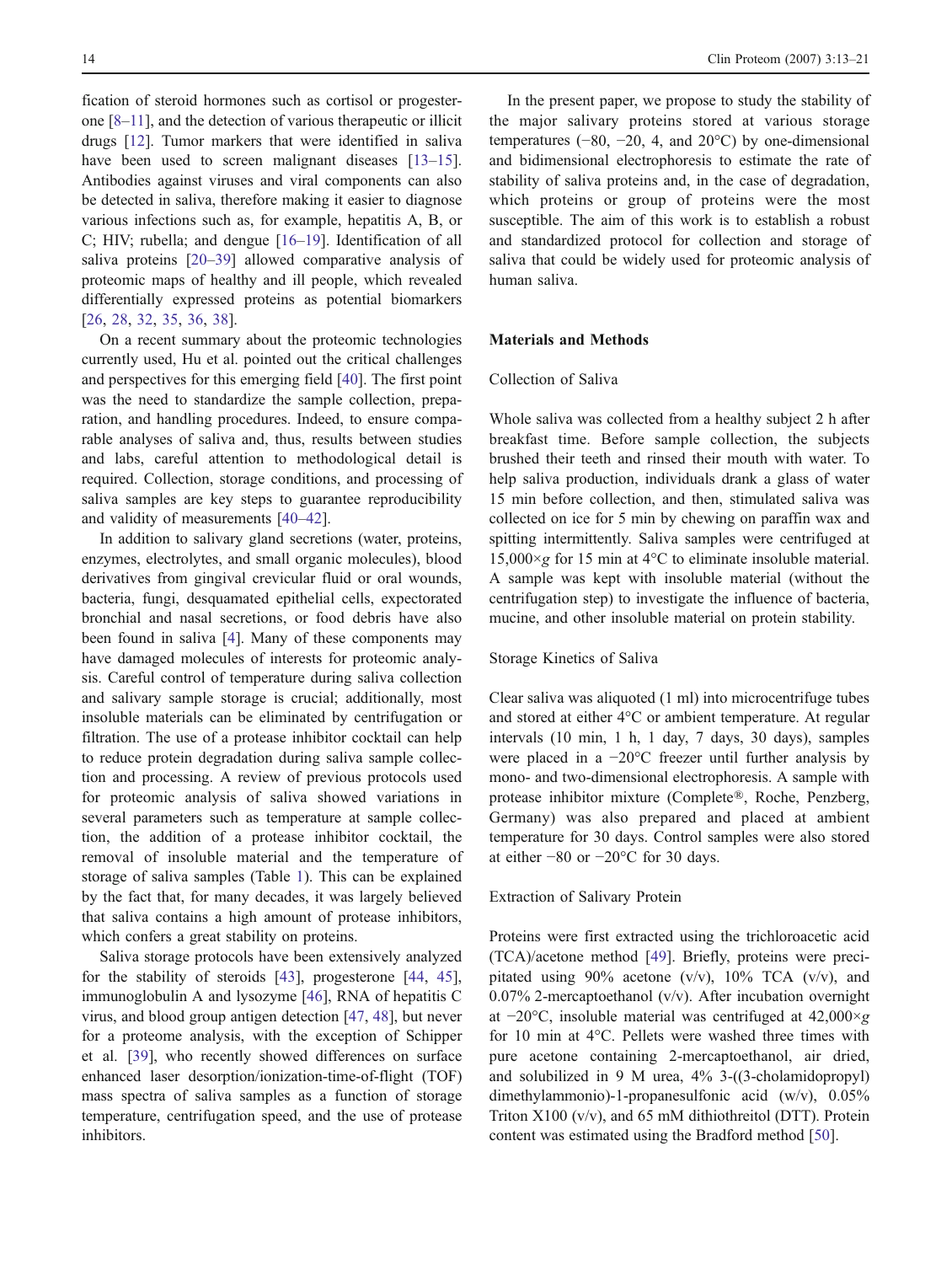Table 1 A review of previous processing protocols used for proteomic analysis of saliva

|    | Ref. Saliva type                               | Temperature of Addition of<br>collection |                | Removal of<br>protease inhibitor unsoluble material | Temperature of<br>samples storage           | Proteomic analysis                                                         |  |
|----|------------------------------------------------|------------------------------------------|----------------|-----------------------------------------------------|---------------------------------------------|----------------------------------------------------------------------------|--|
| 54 | Stimulated parotid saliva Ice                  |                                          | N <sub>0</sub> | No                                                  | $-20^{\circ}$ C                             | HPLC and N-terminal<br>sequencing                                          |  |
| 20 | Whole saliva                                   | Unknown                                  | N <sub>0</sub> | No                                                  | $-20^{\circ}$ C                             | SDS-PAGE and MALDI-TOF                                                     |  |
| 21 | Stimulated glandular<br>and whole saliva       | Ice                                      | N <sub>0</sub> | Centrifugation                                      | $-20^{\circ}$ C                             | 2DE and MALDI-TOF                                                          |  |
| 22 | Stimulated whole saliva                        | <b>Ice</b>                               | No             | Centrifugation                                      | No storage:<br>direct analysis              | 2DE and MALDI-TOF                                                          |  |
| 23 | Unstimulated whole<br>saliva                   | Unknown                                  | N <sub>0</sub> | Centrifugation                                      | Unknown                                     | 2DE and MALDI-TOF-TOF                                                      |  |
| 26 | Unstimulated whole<br>saliva                   | Ice                                      | Yes            | Centrifugation                                      | $-20^{\circ}$ C                             | 2DE and MALDI-TOF, Q-TOF,<br>N-terminal sequencing and<br>Western blotting |  |
| 25 | Whole saliva                                   | Unknown                                  | N <sub>0</sub> | Centrifugation                                      | No storage:<br>direct analysis              | HPLC and LC-MS and MALDI-<br><b>TOF</b>                                    |  |
| 55 | Unstimulated whole<br>saliva                   | Unknown                                  | N <sub>0</sub> | Centrifugation                                      | Unknown                                     | 2D LC-MS                                                                   |  |
| 27 | Stimulated parotid saliva Ice                  |                                          | No             | Centrifugation                                      | $-20$ °C                                    | 2DE and MALDI-TOF MALDI-<br>TOF-TOF and Q-TOF                              |  |
| 29 | Whole saliva                                   | Ice                                      | Yes            | Centrifugation                                      | $-80^{\circ}$ C                             | Shotgun proteomics and 2DE<br>and MALDI-TOF                                |  |
| 30 | Stimulated whole saliva                        | <b>Ice</b>                               | Yes            | Centrifugation                                      | $-80^{\circ}$ C                             | 2DE and MALDI-TOF                                                          |  |
| 33 | Unstimulated whole<br>saliva                   | Unknown                                  | No             | Centrifugation                                      | Unknown                                     | FFE and LC-MS/MS                                                           |  |
| 31 | Stimulated whole saliva                        | <b>Ice</b>                               | Yes            | Centrifugation                                      | $-80^{\circ}$ C                             | 2DE and MALDI-TOF                                                          |  |
| 32 | Stimulated whole saliva                        | <b>Ice</b>                               | Yes            | Centrifugation                                      | $-80^{\circ}$ C                             | 2DE and MALDI-TOF                                                          |  |
| 34 | Stimulated whole and<br>parotid saliva         | Unknown                                  | N <sub>0</sub> | No                                                  | $-80^{\circ}$ C                             | 2DE and MALDI-TOF<br>and LC-MS/MS                                          |  |
| 35 | Unstimulated whole<br>saliva                   | Unknown                                  | N <sub>0</sub> | Centrifugation                                      | $-80^{\circ}$ C                             | 2DE and MALDI-TOF                                                          |  |
| 36 | Parotid saliva                                 | <b>Ice</b>                               | N <sub>0</sub> | Centrifugation                                      | $-80^{\circ}$ C                             | 2D-DIGE and SELDI-TOF                                                      |  |
| 37 | Unstimulated whole<br>saliva, parotid          | Ice                                      | No             | Filtration                                          | $-80^{\circ}$ C                             | 2DE and MALDI-TOF                                                          |  |
| 38 | Unstimulated whole<br>saliva                   | Ice                                      | No             | Centrifugation                                      | No storage: direct<br>analysis              | 2DE and MALDI-TOF                                                          |  |
| 39 | Stimulated and<br>unstimulated whole<br>saliva | Unknown                                  | Yes            | Centrifugation                                      | Ice, $-20^{\circ}$ C and<br>$-80^{\circ}$ C | <b>SELDI-TOF</b>                                                           |  |

MS = mass spectrometry, SELDI = surface enhanced laser desorption/ionization

#### One-Dimension Electrophoresis

Saliva samples (50 μg) were separated by sodium dodecyl sulfate polyacrylamide gel electrophoresis (SDS-PAGE) using 11% acrylamide gels (1.5 mm thick) according to Laemmli [51]. Gels were stained with the silver staining procedure of Vorum [52].

#### Two-Dimensional Gel Electrophoresis

Precast 18 cm IPG strips pH 4–7 (Amersham Biosciences, Orsay, France) were rehydrated directly overnight with protein samples (100 μg). Isoelectric focusing was carried out using the IPGphor*™* isoelectric focusing system for a total of ca 70,000 V.h. Thereafter, strips were equilibrated for 15 min in 6 M urea, 50 mM Tris HCl buffer at pH 8.8, 30% glycerol (v/v), 2% SDS (w/v), and 65 mM DTT, and then for 15 min in the same solution with 65 mM iodoacetamide instead of DTT. Proteins were finally separated on 12% SDS-polyacrylamide gels, at constant voltage (150 V) and 10°C, using an Iso-DALT electrophoresis unit (Amersham Biosciences). Gels were stained with colloidal Coomassie blue [53]. Gel images were digitalized at 300 dpi with a GS 710 densitometer (Biorad, Hercules, CA, USA) and analyzed using the Progenesis software (Non-linear Dynamics, Newcastle upon Tyne, UK).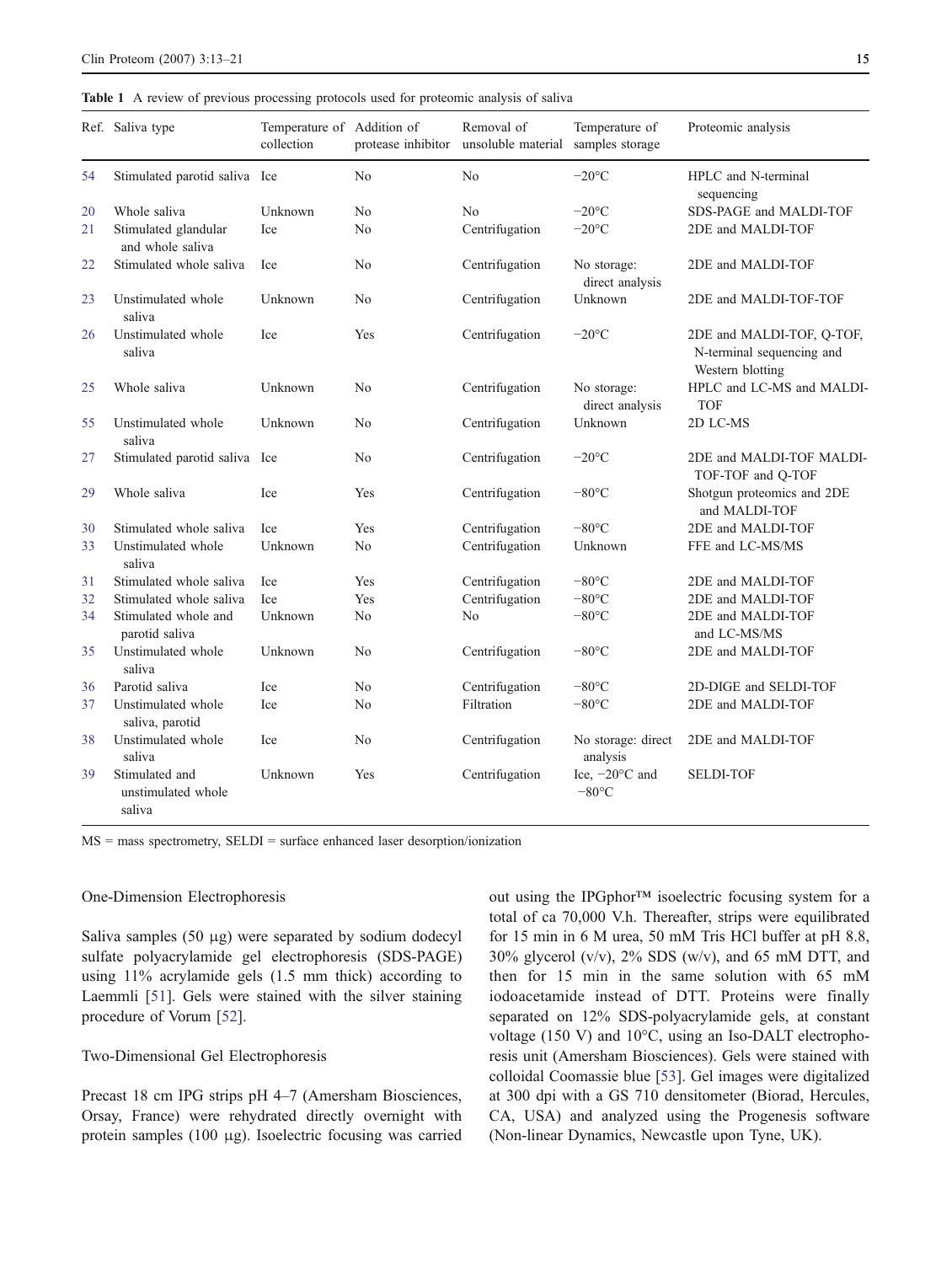#### Image Analysis

Gel images were analyzed in triplicate with the Progenesis Workstation software v.2003.2 (Perkin Elmer Life Sciences, Cambridge, UK). An automatic averaged gel experiment was performed with single analytic gels using the control sample gels as reference. For each sampling time, eight areas were selected and compared. Images were first warped to the reference gel and areas were then matched. A combined algorithm warping and matching was used. The "progenesis background" was used as the background method and the spot volume was determined as percentage of total volume of all spots on respective gels.

#### Matrix-Assisted Laser Desorption/Ionization-TOF Mass Spectrometry Analysis

Spots were excised from gels after two-dimensional electrophoresis by hand and processed using a Packard Multiprobe II liquid handling robot (Perkin Elmer, Courtaboeuf, France). After washing with water, 25 mM ammonium bicarbonate, acetonitrile/25 mM ammonium bicarbonate (1:1, v/v) and acetonitrile, gel fragments were dried at 37°C. Protein digestion was carried out at 37°C for 5 h after addition of 0.125 μg trypsin. Resulting fragments were extracted twice with 50  $\mu$ L of acetonitrile/water (1:1, v/v) containing 0.1% trifluoroacetic acid for 15 min. Pooled supernatants were concentrated to a final volume of ca 20 μL. Peptides were desalted and concentrated to a final volume of 3 μL with C18 Zip-Tip microcolumns and immediately spotted onto the matrix-assisted laser desorption/ionization (MALDI) target by the robot. Mass spectra were recorded in the reflector mode on a BiFlex III MALDI-TOF mass spectrometer (Bruker Daltonics, Bremen, Germany). Automatic annotation of monoisotopic masses was performed using Bruker's SNAPTM procedure. The MASCOT search engine software (Matrix Science, London, UK) was used to search the NCBInr database. The following parameters were used: mass tolerance of 100 ppm, a minimum of five peptides matching to the protein, carbamidomethylation of cysteine as fixed modification, oxidation of methionine, and pyroglutamylation of glutamine as variable modifications and one missed cleavage allowed.

#### Results

#### Collection and Storage of Saliva Samples

Stimulated saliva was collected between 9 a.m. and 10 a.m. A male volunteer (age, 33 years) was asked to refrain from eating, drinking, smoking, or oral hygiene procedures, and a water mouth-rinse was required prior to sample collection. Stimulated saliva was collected on ice and clarified by centrifugation to eliminate mucine, cell debris, and insoluble material. A control sample was kept without centrifugation (unclear saliva). Samples (1 ml) of clear saliva were aliquoted into 1.5-ml microtubes and incubated at either  $-80$ ,  $-20$ , 4, and  $20^{\circ}$ C. A control sample (0 min) was frozen at −20°C immediately after collection. The kinetics of storage was studied with samples kept at both 4 and 20°C for 10 min, 1 h, 1 day, 7 days, and 30 days. A cocktail of protease inhibitor was added to a sample maintained at both 4 and 20°C for 30 days.

#### One-Dimensional Electrophoresis Analysis of Stored Saliva

The same volume of clear or unclear saliva samples was separated by SDS-PAGE (Fig. 1). According to such onedimensional electrophoresis, only profile changes of proteins of similar molecular weights could be observed.

A large diversity of molecular weights was observed with the initial sample frozen immediately after collection (Fig. 1a, lane 1). Major bands were observed close to 50 and 15 kDa, corresponding to native alpha-amylase and cystatins, respectively. Minor and diffuse bands were observed between 50 and 20 kDa, corresponding to an abundant variety of salivary proteins. According to the storage kinetics, no major changes were observed on protein profiles of samples stored for 60 min at ambient temperature (Fig. 1a, lane 3). At 1 day, the band intensity just below the native alpha-amylase seemed to be less intense. At 7 days, the intensity of the native alpha-amylase band (57 kDa) decreased slightly, resulting in several bands between 35 and 25 kDa. This phenomenon seemed to be enhanced after 30 days storage at ambient temperature (Fig. 1a, lane 6). The addition of protease inhibitors was not able to block such degradation; no real difference was observed at 30 days between samples containing cocktail inhibitors or not.

In contrast, when saliva was stored at 4°C, no such degradation was observed until 7 days (Fig. 1b, lane 4). From days 7 to 30, the protein profile seemed to be slightly less intense in the molecular weight range between 50 and 25 kDa, but without any band appearance. The addition of protease inhibitors successfully blocked such degradation at day 30 (Fig. 1b, lane 6). In contrast, when insoluble material was not removed, saliva proteins were completely disappeared at either 4 or 20°C (Fig. 1a, lane 8, and Fig. 1b, lane 7, respectively). In this case, proteins were certainly degraded by proteases from bacteria and cells of the oral cavity. The storage of saliva samples for 30 days at −20 and −80°C allowed a complete preservation of saliva proteins, lanes 8 and 9, respectively (Fig. 1b).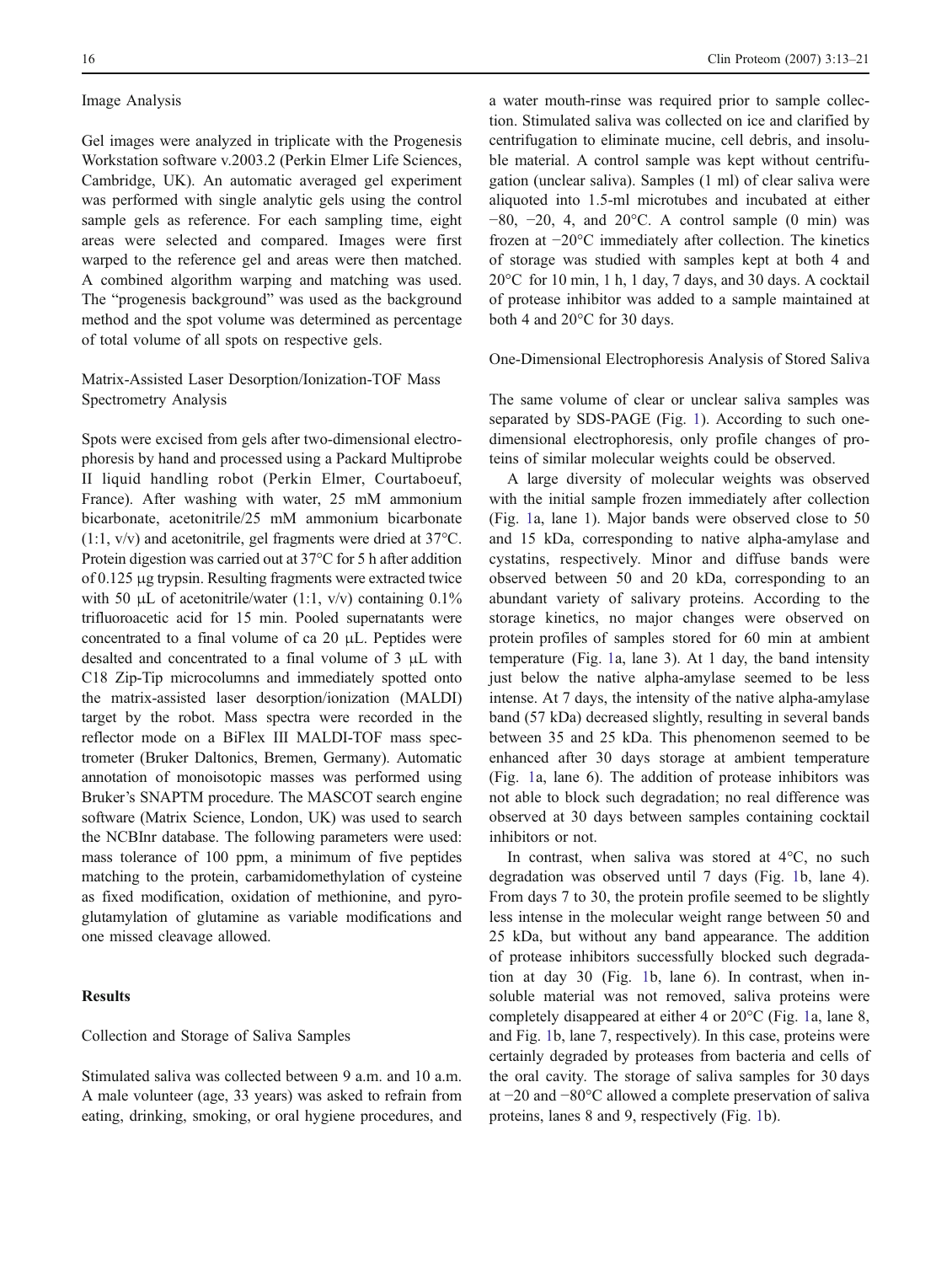

Fig. 1 One-dimensional SDS-PAGE separation of salivary proteins. **a** lanes 1 to 6: clear saliva stored at  $20^{\circ}$ C for 0 min (control sample), 10 min, 60 min, 1 day, 7 days, and 30 days; lane 7: clear saliva stored at 20°C for 30 days with a protease inhibitor cocktail; lane 8: unclear saliva (without centrifugation) stored at  $20^{\circ}$ C for 30 days. **b** lanes 1 to 5: clear saliva stored at 4°C for 10 min, 60 min, 1 day, 7 days and 30 days; lane 6: clear saliva stored at 4°C for 30 days with a protease inhibitor cocktail; lane 7: unclear saliva (without centrifugation) stored at 4°C for 30 days; lane 8: clear saliva stored at −20°C for 30 days; lane 9: clear saliva stored at −80°C for 30 days

Two-Dimensional Electrophoresis Analysis of Stored Saliva

To obtain more detailed information, two-dimensional electrophoresis was used to analyze changes in specific protein groups. Based on the results of one-dimensional analysis, the times at which protein degradation was most affected were selected for the two-dimensional electrophoresis separation: in addition to control samples (0 day and 30 days with protease inhibitors), we selected samples stored at 20°C for 1, 7, and 30 days to be analyzed. The 30 major protein spots were selected on two-dimensional gels (Fig. 2) and identified by peptide mass fingerprinting (Table 2). To compare protein amount during storage times, we decided to group proteins from the same family and/or gel area (Fig. 2

and Table 2). All the areas were calculated as a mean of three replicates of the same extract and were matched together to analyze the evolution of relative intensity according to the storage time (Fig. 3). Areas A to D were strongly affected by storage time at 20°C. Area A, corresponding to serum albumin, disappeared on the bidimensional map from 1 day and only half of the spot intensity was maintained at 30 days when a protease inhibitor cocktail was added to the sample. In the case of area B, the quantity of salivary acidic prolin rich protein (PRP) decreased dramatically up to 7 days at ambient temperature, with only a small amount of the corresponding spots still observable at days 7 and 30. The same result was obtained with spots of area C, corresponding to prolactin inducible proteins and salivary acidic protein-1. Spot identified as salivary cystatins SA-1 (area D) had disappeared totally by day 7, showing its low stability at 20°C. The addition of a protease inhibitor cocktail did not affect the degradation of these proteins after 30 days storage at ambient temperature. The protease inhibitor cocktail tablets used (Complete Mini®, Roche) were designed to inhibit mainly serine-, cysteine- and metallo-proteases. Nevertheless, the relatively quick degradation of proteins could be attributed to residual protease activity or to the presence of acidic proteases such as aspartic protease.



Fig. 2 Two-dimensional electrophoresis of 100 μg of salivary proteins extracted from the control sample (0 min). Proteins were resolved using pH 4–7 IPG and 12% SDS-PAGE, and the gel was stained using Coomassie blue. The 30 most abundant proteins were reported and identified by peptide mass fingerprint MALDI-TOF (i.e., see Table 2)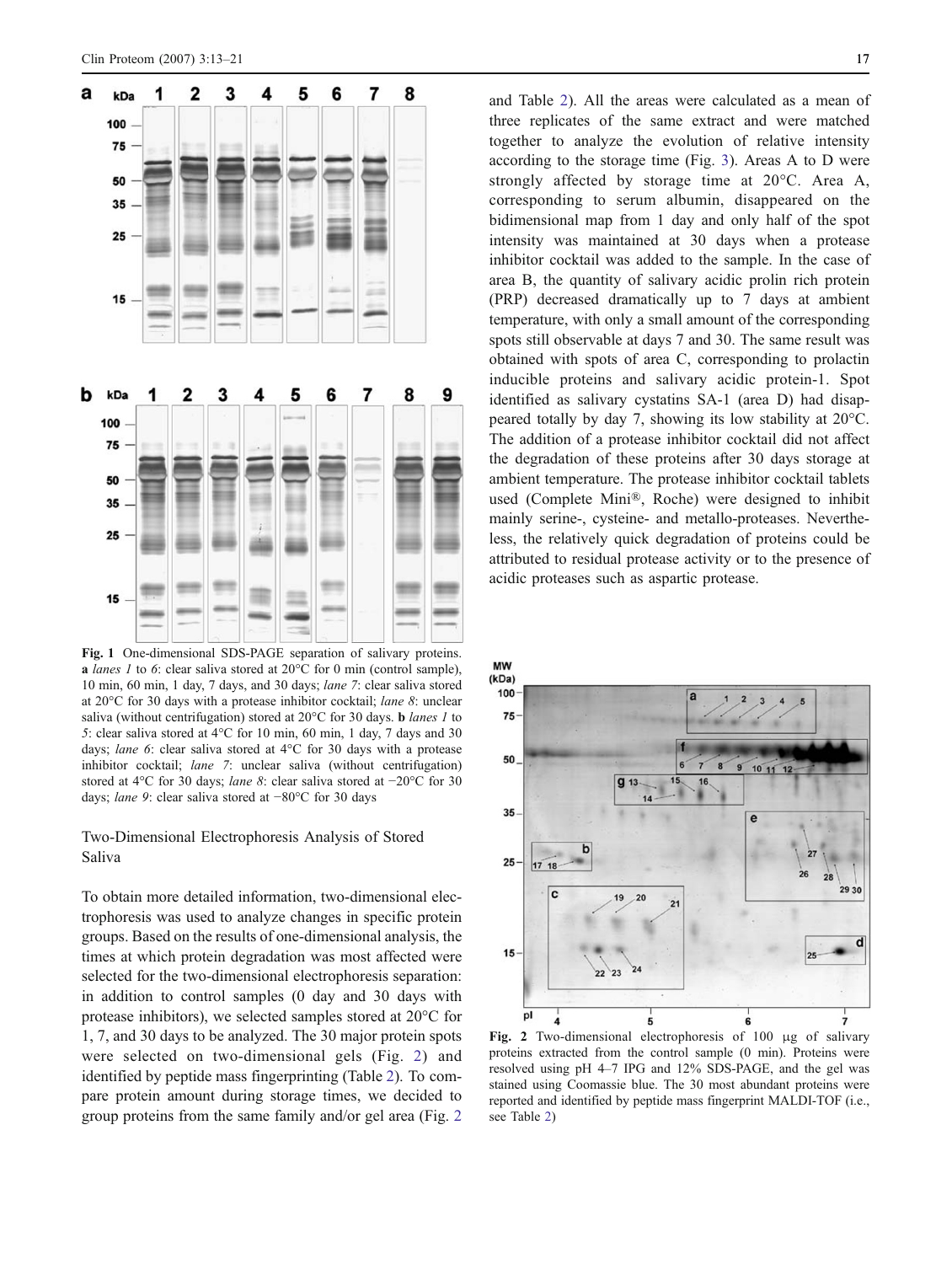| No             | Group          | Protein name              | Ref.   | $%$ Cov. | MW (kDa) theoretical | Observed | pI theoretical | Observed |
|----------------|----------------|---------------------------|--------|----------|----------------------|----------|----------------|----------|
| 1              | $\overline{A}$ | Serum albumin             | P02768 | 29       | 66.5                 | 68       | 5.67           | 5.5      |
| $\overline{2}$ | $\mathsf{A}$   | Serum albumin             | P02768 | 25       | 66.5                 | 68       | 5.67           | 5.6      |
| 3              | A              | Serum albumin             | P02768 | 25       | 66.5                 | 68       | 5.67           | 5.8      |
| $\overline{4}$ | A              | Serum albumin             | P02768 | 27       | 66.5                 | 68       | 5.67           | 6        |
| 5              | A              | Serum albumin             | P02768 | 25       | 66.5                 | 68       | 5.67           | 6.2      |
| 6              | F              | Salivary-amylase          | P04745 | 42       | 55.9                 | 59       | 6.34           | 5.5      |
| 7              | F              | Salivary-amylase          | P04745 | 33       | 55.9                 | 59       | 6.34           | 5.8      |
| 8              | F              | Salivary-amylase          | P04745 | 28       | 55.9                 | 59       | 6.34           | 6        |
| 9              | $\mathbf{F}$   | Salivary-amylase          | P04745 | 51       | 55.9                 | 59       | 6.34           | 6.1      |
| 10             | F              | Salivary-amylase          | P04745 | 50       | 55.9                 | 59       | 6.34           | 6.3      |
| 11             | F              | Salivary-amylase          | P04745 | 51       | 55.9                 | 59       | 6.34           | 6.5      |
| 12             | F              | Salivary-amylase          | P04745 | 50       | 55.9                 | 59       | 6.34           | 6.7      |
| 13             | G              | Zinc-alpha-2-glycoprotein | P25311 | 52       | 32.1                 | 42       | 5.58           | 5.1      |
| 14             | G              | Zinc-alpha-2-glycoprotein | P25311 | 53       | 32.1                 | 42       | 5.58           | 5.3      |
| 15             | G              | Zinc-alpha-2-glycoprotein | P25311 | 57       | 32.1                 | 42       | 5.58           | 5.5      |
| 16             | G              | Zinc-alpha-2-glycoprotein | P25311 | 53       | 32.1                 | 42       | 5.58           | 5.7      |
| 17             | B              | Salivary acidic PRP       | P02810 | 36       | 15.4                 | 26       | 4.63           | 4.1      |
| 18             | B              | Salivary acidic PRP       | P02810 | 42       | 15.4                 | 25       | 4.63           | 4.2      |
| 19             | $\mathcal{C}$  | Prolactin inducible       | P12273 | 38       | 13.5                 | 18       | 5.47           | 4.2      |
| 20             | $\mathbf C$    | Prolactin inducible       | P12273 | 50       | 13.5                 | 18       | 5.47           | 4.5      |
| 21             | $\mathbf C$    | Prolactin inducible       | P12273 | 43       | 13.5                 | 18       | 5.47           | 5        |
| 22             | $\mathbf C$    | Salivary acidic protein 1 | P01036 | 27       | 14.2                 | 16       | 4.83           | 4.2      |
| 23             | $\mathcal{C}$  | Salivary acidic protein 1 | P01036 | 29       | 14.2                 | 16       | 4.83           | 4.4      |
| 24             | $\mathcal{C}$  | Salivary acidic protein 1 | P01036 | 34       | 14.2                 | 16       | 4.83           | 4.7      |
| 25             | D              | Salivary cystatin SA-1    | P01037 | 40       | 14.3                 | 16       | 6.92           | 7        |
| 26             | E              | Salivary-amylase          | P04745 | 34       | 55.9                 | 30       | 6.34           | 6.4      |
| 27             | E              | Salivary-amylase          | P04745 | 22       | 55.9                 | 35       | 6.34           | 6.5      |
| 28             | E              | Salivary-amylase          | P04745 | 35       | 55.9                 | 30       | 6.34           | 6.7      |
| 29             | E              | Salivary-amylase          | P04745 | 43       | 55.9                 | 28       | 6.34           | 6.8      |
| 30             | E              | Salivary-amylase          | P04745 | 27       | 55.9                 | 27       | 6.34           | 7.1      |

Table 2 Identification of the 30 most abundant spots from the two-dimensional gel of whole saliva (see Fig. 2), by peptide mass fingerprint MALDI-TOF

Protein reference (Ref.) corresponds to the Swiss-Prot/NCBI accession number; sequence coverage (% cov.) is given as percentage

Fig. 3 Total protein amount of spot groups from the twodimensional separation (i.e., see Fig. 2) as a function of storage time at ambient temperature. a–g groups a–g

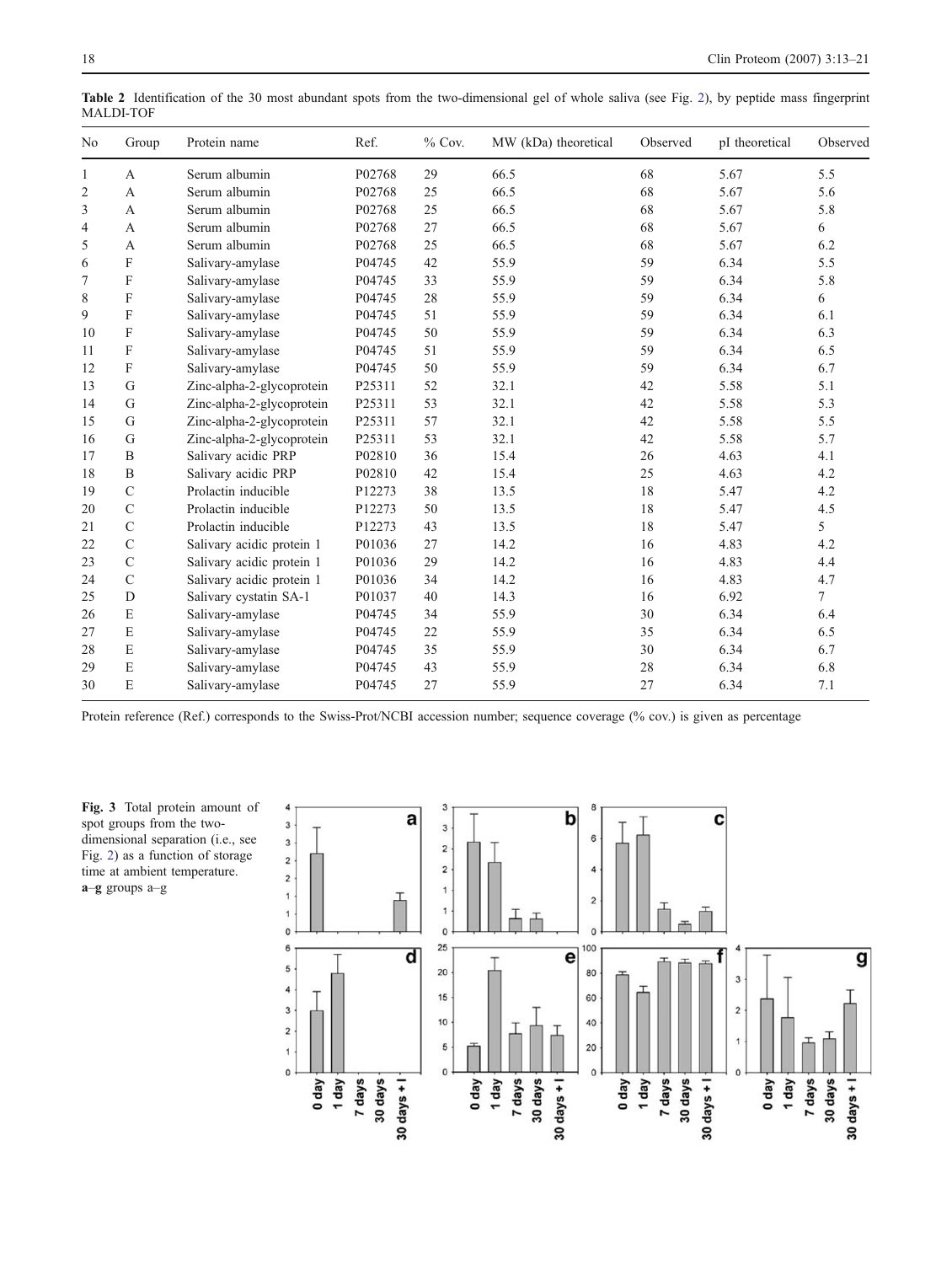In contrast, the opposite result was obtained with areas E, F, and G, in which no real degradation was observed. The corresponding proteins, alpha-amylase (groups E and F) and zinc-alpha-2 glycoprotein (group G), seemed to resist degradation up to 30 days storage at ambient temperature. Nevertheless, after 1 day of storage, a 15% decrease of area F spot intensities was observed with a concomitant increase of area E spots. It could be hypothesized that native alpha-amylase was degraded to constitute a part of alternative alpha-amylase forms. These lower-molecular-weight forms of alpha-amylase were previously described as a complex but stable protein pattern [31]. Certainly a part of these alternative alphaamylase spots remained from the degradation of the native alpha-amylase form [3, 4], but another part, which constitutes the stable pattern [31], seemed not to be affected by degradation. The example of these alternative alphaamylase spots clearly demonstrated the importance of a strong control of protease actions to understand and compare proteomes.

#### Concluding Remarks

As saliva is now frequently used as a diagnostic biological fluid, our work demonstrated the necessity for a wellcontrolled storage protocol of saliva samples to ensure quantitative and reproducible clinical analysis. Of course, storage temperatures such as −20 and −80°C are now

commonly used to store biospecimens, but such storage conditions could be considered as excessive owing to the fact that saliva contains a high amount of protease inhibitors which can prevent protein degradation.

Our results clearly showed the weak stability of several salivary proteins. According to one- and two-dimensional electrophoresis studies (Table 3), the stability of clear saliva was preserved until 1 day at 20°C and 7 days at 4°C. After 30 days at 20°C, almost half of the major salivary proteins were degraded even if a protease inhibitor cocktail was added to the sample.

According to these results, and in agreement with Schipper et al. [39], the protocol used by Hu et al. [29] seemed to be the best to maintain the optimum stability of saliva proteins. In case of a clinical comparison with a pathological condition, control saliva samples should be collected from a healthy nonsmoking subject, in the morning, at least 2 h after eating, and the mouth should be rinsed with water. After collection, saliva samples should be stored in a freezer at −20°C, and during sampling, saliva should be kept on ice with a protease inhibitor cocktail and centrifuged to remove insoluble material and then stored at −80°C.

Acknowledgments The authors gratefully acknowledge the financial and technical supports from the University of Montpellier 1 and from the Proteome Platform of Montpellier-LR Genopole. We would like to thank Dr. Nuala Rynne for her help in the redaction of the manuscript.

Table 3 Stability of saliva proteins according to the one-dimension and two-dimensional electrophoresis experiments

| Temperature of samples<br>storage | Duration of<br>storage | Addition of protease<br>inhibitor | Removal of unsoluble<br>material | Degradation of<br>proteins <sup>a</sup> | Protein groups<br>sensibleb |
|-----------------------------------|------------------------|-----------------------------------|----------------------------------|-----------------------------------------|-----------------------------|
| $20^{\circ}$ C                    | $\theta$               |                                   | $^{+}$                           |                                         | None                        |
| $20^{\circ}$ C                    | $10 \text{ min}$       |                                   | $^{+}$                           |                                         |                             |
| $20^{\circ}$ C                    | $60$ min               |                                   | $^{+}$                           |                                         |                             |
| $20^{\circ}$ C                    | $1$ day                |                                   | $^{+}$                           | $+/-$                                   | A                           |
| $20^{\circ}$ C                    | 7 days                 |                                   | $^{+}$                           | $^{+}$                                  | A, B, C, D, G               |
| $20^{\circ}$ C                    | 30 days                |                                   | $^{+}$                           | $^{+}$                                  | A, B, C, D, G               |
| $20^{\circ}$ C                    | 30 days                | $^{+}$                            | $^{+}$                           | $+$                                     | A, B, C, D, G               |
| $20^{\circ}$ C                    | 30 days                |                                   |                                  | $^{+++}$                                |                             |
| $4^{\circ}$ C                     | $10 \text{ min}$       |                                   | $^{+}$                           |                                         |                             |
| $4^{\circ}$ C                     | $60$ min               |                                   | $^{+}$                           |                                         |                             |
| $4^{\circ}$ C                     | 1 day                  |                                   | $^{+}$                           |                                         |                             |
| $4^{\circ}$ C                     | 7 days                 |                                   | $^{+}$                           | $+/-$                                   |                             |
| $4^{\circ}$ C                     | 30 days                |                                   | $^{+}$                           | $+/-$                                   |                             |
| $4^{\circ}$ C                     | 30 days                | $^{+}$                            | $^{+}$                           |                                         |                             |
| $4^{\circ}$ C                     | 30 days                |                                   |                                  | $^{+++}$                                |                             |
| $-20$ °C                          | 30 days                |                                   | $^{+}$                           |                                         |                             |
| $-80^{\circ}$ C                   | 30 days                |                                   | $^{+}$                           |                                         |                             |

<sup>a</sup> One-dimensional electrophoresis experiment

<sup>b</sup> Two-dimensional electrophoresis experiment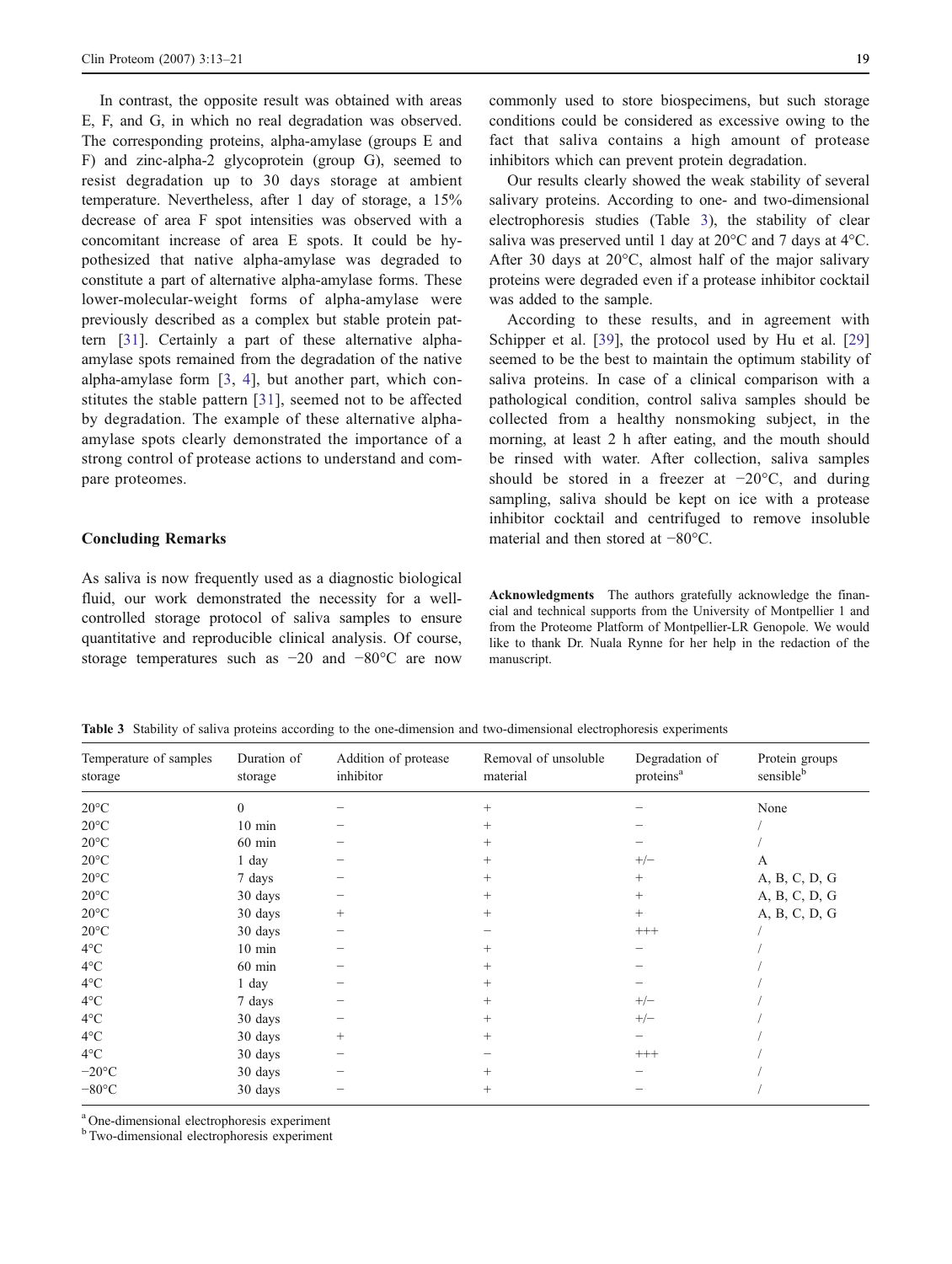#### References

- 1. Ferguson DB. Current diagnostic uses of saliva. J Dent Res 1987;66:420–4.
- 2. Mandel ID. The diagnostic uses of saliva. J Oral Pathol Med 1990;19:119–25.
- 3. Hofman LF. Human saliva as a diagnostic specimen. J Nutr 2001;131:1621S–5S.
- 4. Kaufman E, Lamster IB. The diagnostic applications of saliva—a review. Crit Rev Oral Biol Med 2002;13:197–212.
- 5. Aps JK, Martens LC. The physiology of saliva and transfer of drugs into saliva. Forensic Sci Int 2005;150:119–31.
- 6. Haeckel R, Hanecke P. The application of saliva, sweat and tear fluid for diagnostic purposes. Ann Biol Clin 1993;51:903–10.
- 7. Lawrence HP. Salivary markers of systemic disease: noninvasive diagnosis of disease and monitoring of general health. J Can Dent Assoc 2002;68:170–4.
- 8. Vining RF, McGinley RA. The measurement of hormones in saliva: possibilities and pitfalls. J Steroid Biochem 1987;27: 81–94.
- 9. Ellison PT. Measurements of salivary progesterone. Ann N Y Acad Sci 1993;694:161–76.
- 10. Aardal E, Holm AC. Cortisol in saliva—reference ranges and relation to cortisol in serum. Eur J Clin Chem Clin Biochem 1995;33:927–32.
- 11. Castro M, Elias PC, Martinelli CE, Antonini SR, Santiago L, Moreira AC. Salivary cortisol as a tool for physiological studies and diagnostic strategies. Braz J Med Biol Res 2000;33:1171–5.
- 12. Kintz P, Cirimele V, Ludes B. Detection of cannabis in oral fluid (saliva) and forehead wipes (sweat) from impaired drivers. J Anal Toxicol 2000;24:557–61.
- 13. Tavassoli M, Brunel N, Maher R, Johnson NW, Soussi T. p53 antibodies in the saliva of patients with squamous cell carcinoma of the oral cavity. Int J Cancer 1998;78:390–1.
- 14. Streckfus C, Bigler L, Tucci M, Thigpen JT. A preliminary study of CA15-3, c-erbB-2, epidermal growth factor receptor, cathepsin-D, and p53 in saliva among women with breast carcinoma. Cancer Invest 2000;18:101–9.
- 15. Drake RR, Cazare LH, Semmes OJ, Wadsworth JT. Serum, salivary and tissue proteomics for discovery of biomarkers for head and neck cancers. Expert Rev Mol Diagn 2005;5:93–100.
- 16. Stuart JM, Majeed FA, Cartwright KA, Room R, Parry JV, Perry KR, et al. Salivary antibody testing in a school outbreak of hepatitis A. Epidemiol Infect 1992;109:161-6.
- 17. Malamud D. Saliva as a diagnostic fluid. Br Med J 1992;305: 207–8.
- 18. Perry KR, Brown DW, Parry JV, Panday S, Pipkin C, Richards A. Detection of measles, mumps, and rubella antibodies in saliva using antibody capture radioimmunoassay. J Med Virol 1993;40:235–40.
- 19. Cuzzubbo AJ, Vaughn DW, Nisalak A, Suntayakorn S, Aaskov J, Devine PL. Detection of specific antibodies in saliva during dengue infection. J Clin Microbiol 1998;36:3737–9.
- 20. Chen YC, Li TY, Tsai MF. Analysis of the saliva from patients with oral cancer by matrix-assisted laser desorption/ionization time-of-flight mass spectrometry. Rapid Commun Mass Spectrom 2002;16:364–9.
- 21. Yao Y, Berg EA, Costello CE, Troxler RF, Oppenheim FG. Identification of protein components in human acquired enamel pellicle and whole saliva using novel proteomics approaches. J Biol Chem 2003;278:5300–8.
- 22. Ghafouri B, Tagesson C, Lindahl M. Mapping of proteins in human saliva using two dimensional gel electrophoresis and peptide mass fingerprinting. Proteomics 2003;3:1003–10.
- 23. Vitorino R, Lobo MJ, Duarte JA, Ferrer-Correia AJ, Domingues PM, Amado FM. Identification of human whole saliva protein components using proteomics. Proteomics 2004;4:1109–15.
- 24. Messana I, Loffredo F, Inzitari R, Cabras T, Giardina B, Onnis G, et al. The coupling of RP-HPLC and ESI-MS in the study of small peptides and proteins secreted in vitro by human salivary glands that are soluble in acidic solution. Eur J Morphol 2003;41:103–6.
- 25. Messana I, Cabras T, Inzitari R, Lupi A, Zuppi C, Olmi C, et al. Characterization of the human salivary basic proline-rich protein complex by a proteomic approach. J Proteome Res 2004;3: 792–800.
- 26. Huang CM. Comparative proteomic analysis of human whole saliva. Arch Oral Biol 2004;49:951–62.
- 27. Hardt M, Thomas LR, Dixon SE, Newport G, Agabian N, Prakobphol A, et al. Toward defining the human parotid gland salivary proteome and peptidome: identification and characterization using 2D SDS-PAGE, ultrafiltration, HPLC, and mass spectrometry. Biochemistry 2005;44:2885–99.
- 28. Hu S, Denny P, Denny P, Xie Y, Loo JA, Wolinsky LE, et al. Differentially expressed protein markers in human submandibular and sublingual secretions. Int J Oncol 2004;25:1423–30.
- 29. Hu S, Xie Y, Ramachandran P, Ogorzalek Loo RR, Li Y, Loo JA, et al. Large-scale identification of proteins in human salivary proteome by liquid chromatography/mass spectrometry and twodimensional gel electrophoresis-mass spectrometry. Proteomics 2005;5:1714–28.
- 30. Hirtz C, Chevalier F, Sommerer N, Centeno D, Egea JC, Rossignol M, et al. Complexity of the human whole saliva proteome. J Physiol Biochem 2005;61:469–80.
- 31. Hirtz C, Chevalier F, Centeno D, Rofidal V, Egea JC, Rossignol M, et al. MS characterization of multiple forms of alpha-amylase in human saliva. Proteomics 2005;5:4597–607.
- 32. Hirtz C, Chevalier F, Sommerer N, Raingeard I, Bringer J, Rossignol M, et al. Salivary protein profiling in type1 diabetes using two-dimensional electrophoresis and mass spectrometry. Clin Proteomics 2006;2:117–28.
- 33. Xie H, Rhodus NL, Griffin RJ, Carlis JV, Griffin TJ. A catalogue of human saliva proteins identified by free flow electrophoresisbased peptide separation and tandem mass spectrometry. Mol Cell Proteomics 2005;4:1826–30.
- 34. Neyraud E, Sayd T, Morzel M, Dransfield E. Proteomic analysis of human whole and parotid salivas following stimulation by different tastes. J Proteome Res 2006;5:2474–80.
- 35. Yang LL, Liu XQ, Liu W, Cheng B, Li MT. Comparative analysis of whole saliva proteomes for the screening of biomarkers for oral lichen planus. Inflamm Res 2006;55:405–7.
- 36. Ryu OH, Atkinson JC, Hoehn GT, Illei GG, Hart TC. Identification of parotid salivary biomarkers in Sjogren's syndrome by surface-enhanced laser desorption/ionization time-of-flight mass spectrometry and two-dimensional difference gel electrophoresis. Rheumatology 2006;45:1077–86.
- 37. Walz A, Stuhler K, Wattenberg A, Hawranke E, Meyer HE, Schmalz G, et al. Proteome analysis of glandular parotid and submandibular-sublingual saliva in comparison to whole human saliva by two-dimensional gel electrophoresis. Proteomics 2006;6:1631–9.
- 38. Giusti L, Baldini C, Bazzichi L, Ciregia F, Tonazzini I, Mascia G, et al. Proteome analysis of whole saliva: A new tool for rheumatic diseases—the example of Sjogren's syndrome. Proteomics 2007;7:1634–3.
- 39. Schipper R, Loof A, de Groot J, Harthoorn L, Dransfield E, van Heerde W. SELDI-TOF-MS of saliva: methodology and pretreatment effects. J Chromatogr B 2007;847:45–53.
- 40. Hu S, Loo JA, Wong DT. Human saliva proteome analysis. Ann N Y Acad Sci 2007;1098:323–9.